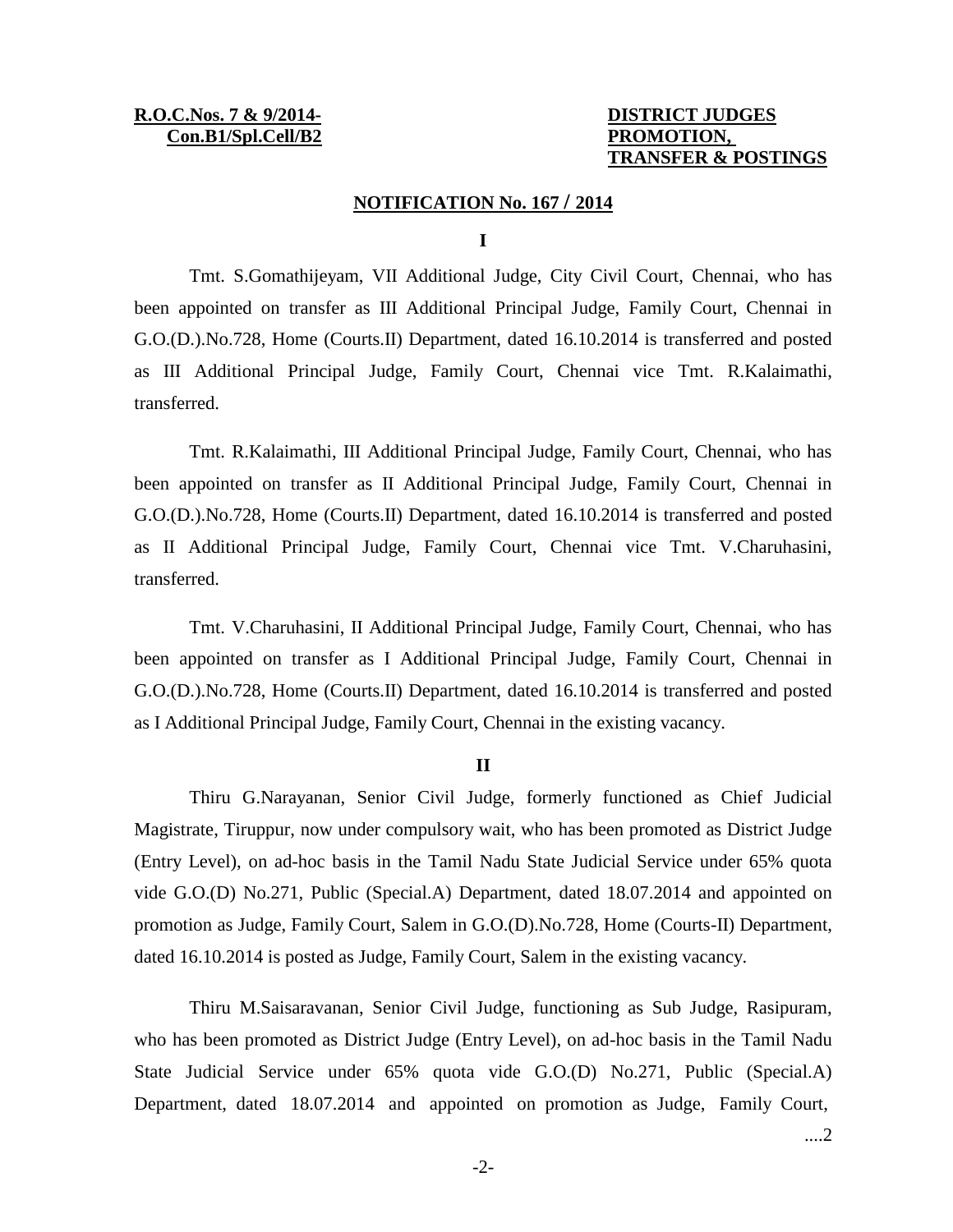Dindigul in G.O.(D).No.728, Home (Courts-II) Department, dated 16.10.2014 is posted as Judge, Family Court, Dindigul in the existing vacancy.

HIGH COURT, MADRAS. Sd/- P.KALAIYARASAN<br>DATED:17.10.2014. REGISTRAR GENERAL

REGISTRAR GENERAL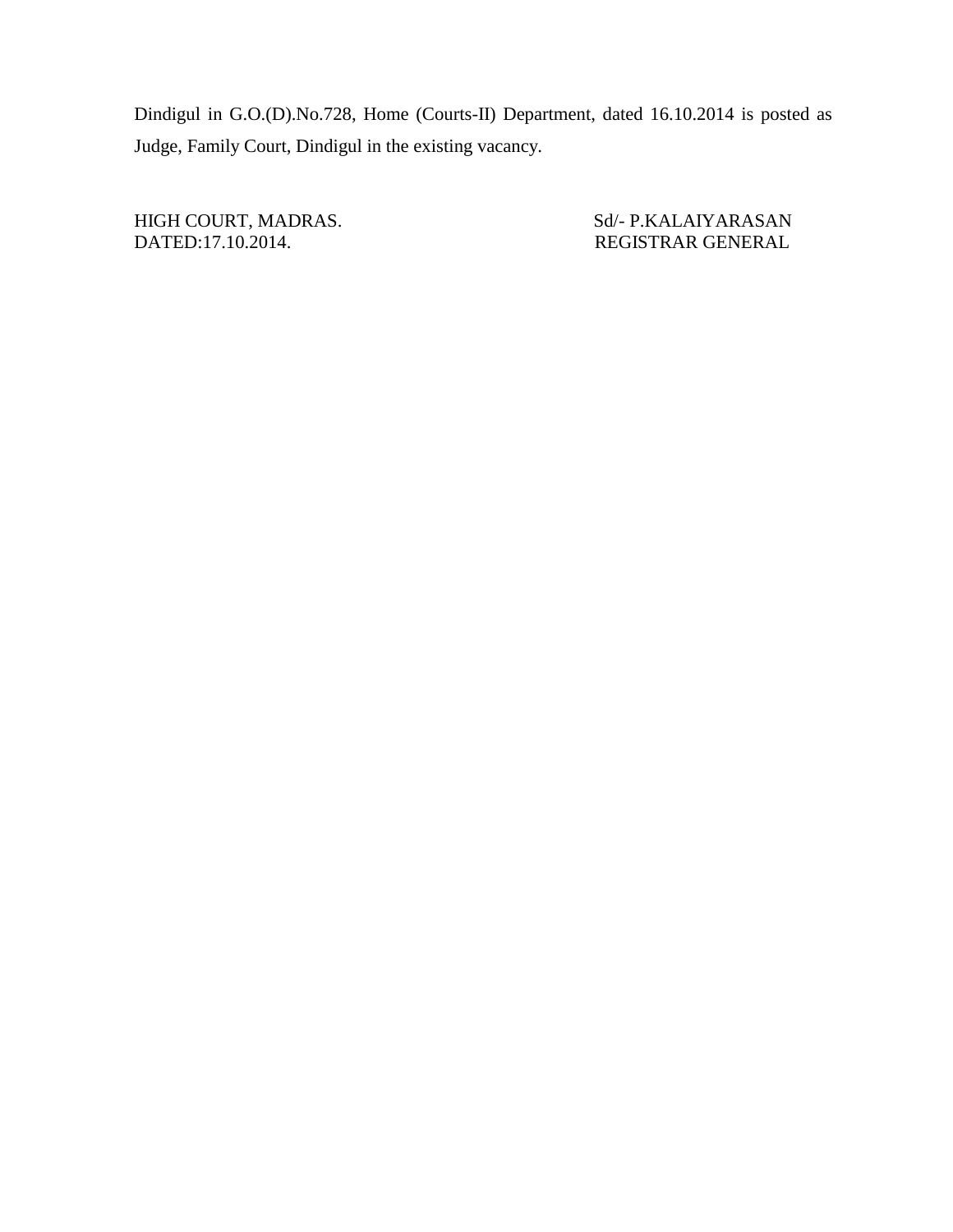# **R.O.C.Nos. 7 & 9/2014- Con.B1/Spl.Cell/B2**

# **OFFICIAL MEMORANDUM**

Sub: Courts and Judges – District Judges – Promotion, Transfer and Postings - Notification issued - Joining instructions – Issued.

Ref: High Court's Notification No. 167 / 2014, dated : 17.10.2014.

#### ............. **I**

Tmt.S.Gomathijeyam, VII Additional Judge, City Civil Court, Chennai, who has been transferred and posted as III Additional Principal Judge, Family Court, Chennai in the High Court's Notification cited above is required to hand over charge of her post to VI Additional Judge, City Civil Court, Chennai, immediately and take charge of the post III Additional Principal Judge, Family Court, Chennai from Tmt.R.Kalaimathi, III Additional Principal Judge, Family Court, Chennai, immediately, on the same day.

On relief, Tmt.R.Kalaimathi, who has been transferred and posted as II Additional Principal Judge, Family Court, Chennai in the High Court's Notification cited above is required to take charge of the post of II Additional Principal Judge, Family Court, Chennai, from Tmt.V.Charuhasini, II Additional Principal Judge, Family Court, Chennai, immediately, on the same day.

On relief, Tmt.V.Charuhasini, who has been transferred and posted as I Additional Principal Judge, Family Court, Chennai in the High Court's Notification cited above is required to take charge of the post of I Additional Principal Judge, Family Court, Chennai, immediately, on the same day.

## **II**

Thiru G.Narayanan, Senior Civil Judge, formerly functioned as Chief Judicial Magistrate, Tiruppur, now under compulsory wait, who has been promoted to the cadre of District Judge (Entry Level) on ad-hoc basis and posted as Judge, Family Court, Salem in the High Court's Notification cited above is required to take charge of the post of Judge, Family Court, Salem, immediately, without availing full joining time.